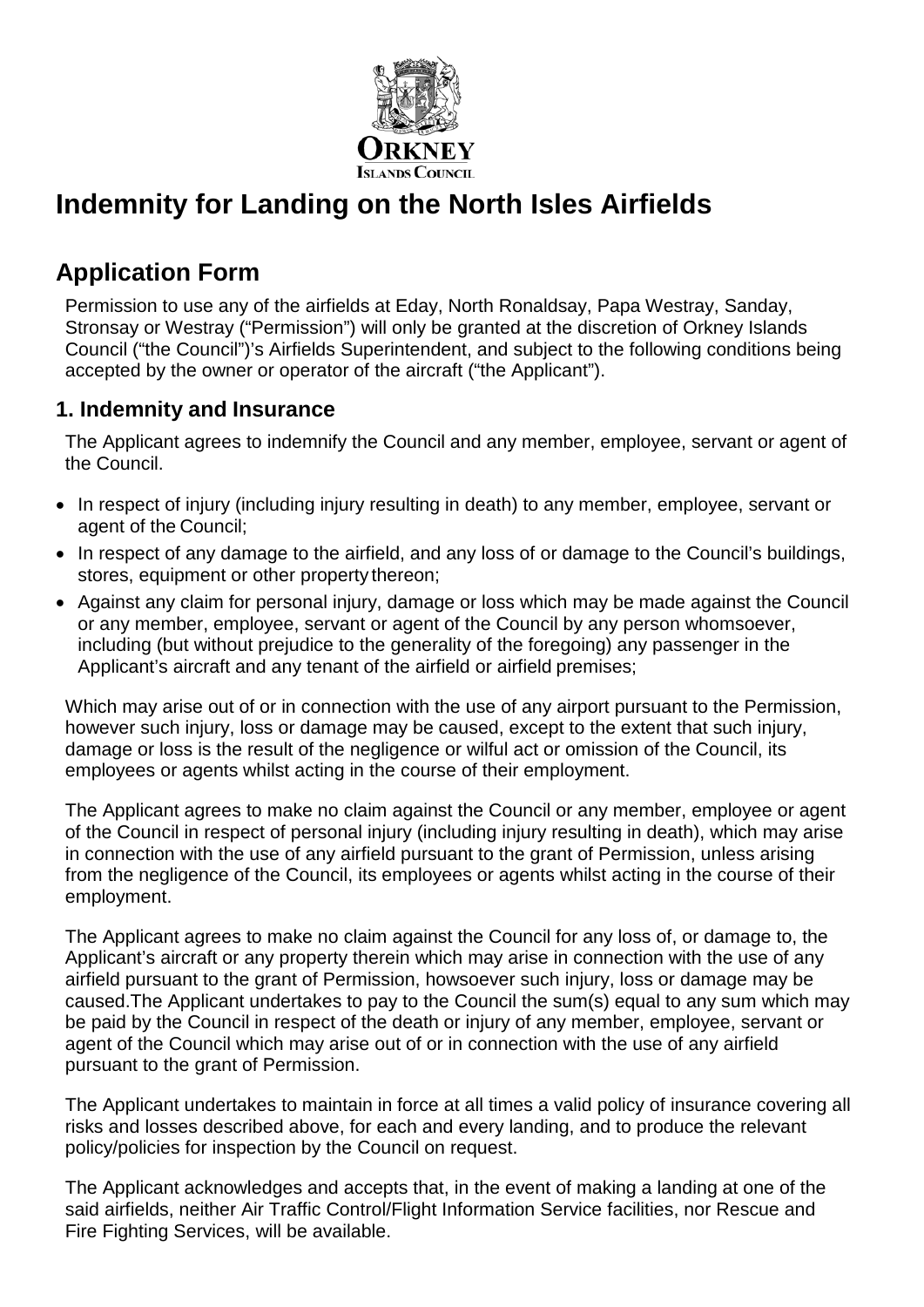### **2. Conditions of Use**

A pilot wishing to be granted Permission must contact the Airfield Superintendent by telephone, e-mail or in writing before the flight takes place. All flights are strictly PPR (Prior Permission Required). Contact details are as follows:

Kane Davidson, Airfield Manager, Orkney Islands Council, Council Offices, School Place, Kirkwall, Orkney, KW15 1NY.

Telephone: 01856873535, extension 2305.

Email: [developmentandinfrastructure@orkney.gov.uk](mailto:developmentandinfrastructure@orkney.gov.uk)

An online application form can also be found on the Council's website at the following link: <http://www.orkney.gov.uk/Service-Directory/T/ppr-form.htm>

An indemnity must be in place in respect of each and every landing. Indemnities, once granted, will apply for a one year period but prior permission must be sought ahead of each landing.

The Orkney Islands Council Rules for Airfield Users shall apply.

The aircraft must be covered by insurance in accordance with EC Regulation 785/2004. Evidence of insurance cover must be provided to the Council on request, and any failure to have in place insurance automatically invalidates permission to land.

Once Permission has been granted, no flight shall be made during the hours between half an hour after sunset of 2100 hours (whichever is the earlier) and half an hour before sunrise or sunset and sunrise being determined at surface level.

The Permission may be revoked by the Airfield Superintendent at any time without prior notice.

All local regulations should be observed and NOTAMs and AIP Supplements should be consulted prior to every flight.

The Permission will be applicable to a flight made for purposes other than those defined in Article 207 (2) (a), (b) and (c) of the Air Navigation Order 2015, (as amended), i.e. movements which do not require a licensed aerodrome.

Applicants must ensure that their aircraft are capable of operating safely on the promulgated runway lengths.

Applicants should note that there may be surface contamination which could include FOD (foreign object debris).

The presence of bird activity on or adjacent to the airfield can create a serious risk of bird strike. There are no staff onsite to provide a deterrent for the bird activity.

This Permission is valid for a period of one year as per the application.